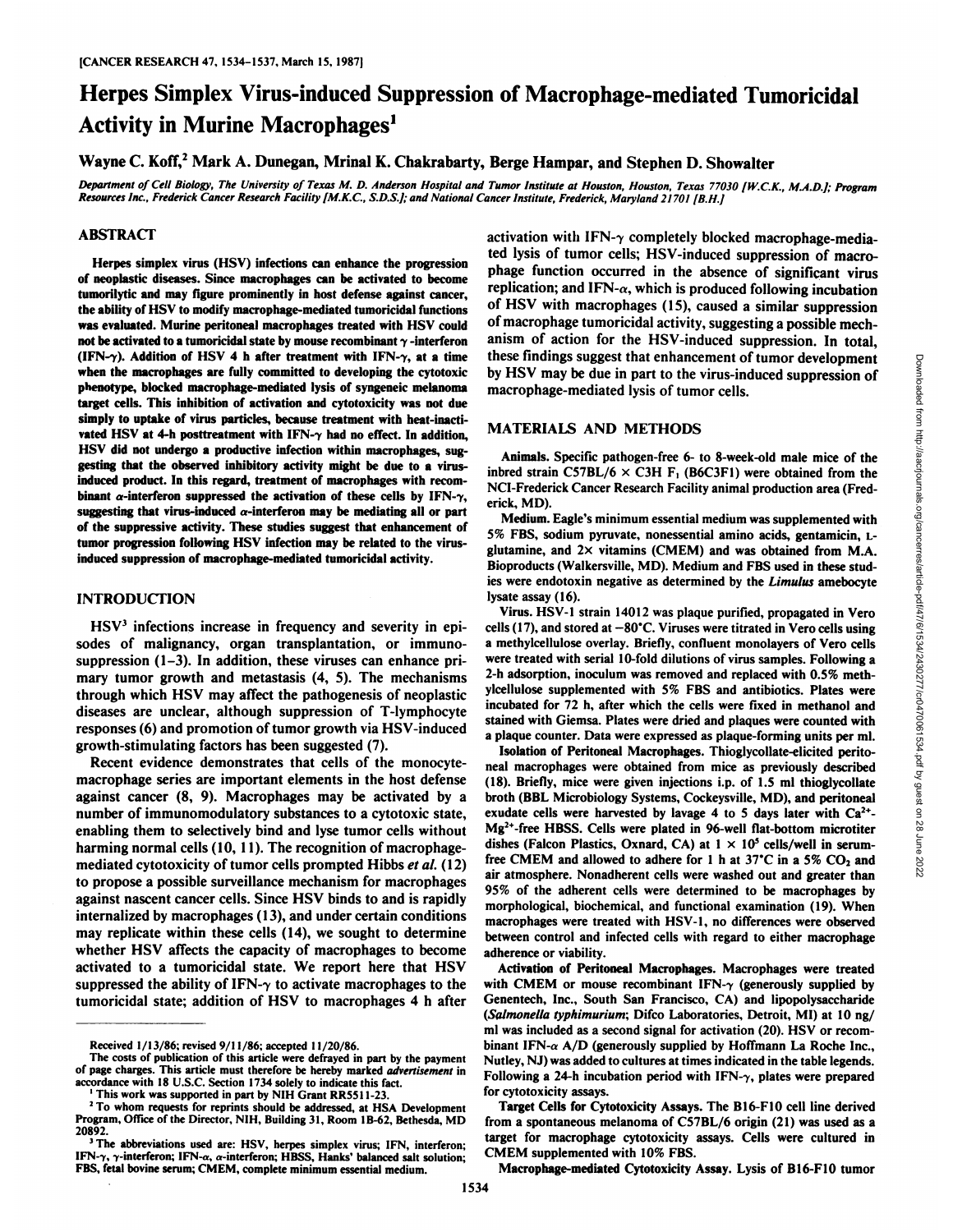cells by activated macrophages was evaluated by using a previously described cytotoxicity assay (22). Briefly, target cells in exponential growth phase were incubated 24 h in CMEM plus 10% FBS supple mented with  $[125]$ ]iododeoxyuridine (0.3  $\mu$ Ci/ml; specific activity, 200  $mci/\mu$ mol; New England Nuclear, Boston, MA). The cells were washed once with HBSS to remove unincorporated label, harvested by trypsinization (0.25% trypsin and 0.02% EDTA for 1 min at room tempera-cytotoxic ph<br>ture) recurrented in CMEM and plated at  $1 \times 10^4$  cells (well in wells<br>studies (23). ture), resuspended in CMEM, and plated at  $1 \times 10^4$  cells/well in wells containing macrophage monolayers. Tumor cells in CMEM were also added to empty wells for control determinations of plating efficiency. Spontaneous cytotoxicity mediated by macrophages was monitored by cultures of tumor cells and macrophages in CMEM. Twenty-four h after the addition of labeled target cells, the cultures were refed with CMEM and incubated an additional 48 h at  $37^{\circ}$ C in a 5% CO<sub>2</sub> and air atmosphere. At assay termination, cultures were washed twice in HBSS and lysed with  $0.1$  ml of  $0.1$  N NaOH. The lysate was absorbed onto cotton swabs and placed in 12- x 75-mm tubes and counted in a gamma counter. The macrophage-mediated cytotoxicity percentage was calcu lated as follows:

% of cytotoxicity = 
$$
100 \times (A - B) + A
$$

where  $A$  is cpm in tumor cells with control macrophages, and  $B$  is cpm in tumor cells cultured with experimental macrophages.

Virus Production Assays. Peritoneal exudate cells (1  $\times$  10<sup>6</sup>/ml) were plated into 24-well Costar (Cambridge, MA) culture dishes at 0.5 ml/ well and incubated for 1 h at 37°C. Nonadherent cells were washed out, and monolayers of macrophages were inoculated with HSV-1 at a multiplicity of infection equal to 1.0 and incubated for 2 h at 37°C. In some experiments, HSV-1 was not added until 24 h posttreatment with IFN- $\gamma$  in order to evaluate the capacity of activated macrophages to support a productive viral infection. Following virus adsorption, cul tures were incubated in CMEM at 37°C in a 5%  $CO<sub>2</sub>$  in air atmosphere for 48 h, supernatants were removed, frozen at  $-80^{\circ}$ C, and assayed for virus by plaque assay.<br>Statistics. Student's t test (two-tailed) was used to evaluate the

significance of observed differences between experimental and control groups.

#### RESULTS

Treatment of murine peritoneal macrophages with HSV-1 suppressed the capacity of IFN- $\gamma$  to activate these cells to a tumoricidal state (Table 1). In these experiments, virus was added to macrophage monolayers l h before the addition of IFN- $\gamma$ . Since large quantities of virus can theoretically coat the macrophage surface and thus inhibit  $IFN-\gamma$  receptor interac-<br>the duration of the activation period. tions, another series of studies was conducted to evaluate the effect of HSV on macrophages previously activated and com-

#### Table 1 Suppression of IFN- $\gamma$ -induced macrophage activation by HSV-1

Macrophage activation was monitored by the macrophage-mediated tumor cytotoxicity assay as described in "Materials and Methods." Effectontarget ratios were 10:1.

| Macrophage treatment"                | HSV treatment <sup>P</sup> | $^{125}$ IdUrd (cpm) <sup>c, d</sup> |
|--------------------------------------|----------------------------|--------------------------------------|
| No macrophages, tumor cells<br>alone |                            | $1337 \pm 74^{\circ}$                |
| <b>CMEM</b>                          |                            | $1339 \pm 31$                        |
| <b>CMEM</b>                          |                            | $1360 \pm 15$                        |
| IFN- $\gamma$                        |                            | $753 \pm 103 (43.8)^{\circ}$         |
| IFN- $\gamma$                        |                            | $1286 \pm 30 (3.9)^2$                |

<sup>a</sup> Macrophages were treated with CMEM or IFN- $\gamma$  (100 units/ml) for 24 h prior to addition of target cells as described in "Materials and Methods.

One h prior to the addition of IFN- $\gamma$ , macrophages were infected with HSV-1 at a multiplicity of infection of 1.0. Unadsorbed virus was removed by washing

3 times with CMEM. and CMEM or IFN-7 was added as described above. *'IdUrd, iododeoxyuridine.*

''Counts indicated residual '"Mini retained in viable tumor cells following harvest of cytotoxicity assay at 72 h after cocultivation with macrophages.<br> $\int$  Mean cpm  $\pm$  SD. All samples were assayed in triplicate.

 $\sqrt{\frac{1}{1}}$  Numbers in parentheses, percentage of cytotoxicity. These data are repre-

sentative of four replicate experiments.<br> *f*  $P < 0.01$  versus IFN- $\gamma$ -treated macrophages.

mitted to the cytotoxic phenotype. Table 2 demonstrates that HSV-1 added 4 h after treatment of IFN- $\gamma$  on murine macrophages completely shut down the tumoricidal capacity of these cells. Control studies (Table 2) indicated that 4-h treatment with IFN- $\gamma$  was sufficient to commit the macrophages to a cytotoxic phenotype, which concurs with previously described

Heat treatment of HSV-1 for 1 h at 56°C inactivated the virus and blocked its capacity to modulate macrophage function (Table 3). In addition, treatment of macrophages with active HSV-1 produced low levels of IFN (100 units/ml), while heatinactivated virus produced insignificant levels of IFN. Macro phage-mediated IFN was characterized as IFN- $\alpha$  by appropriate control neutralization assays with anti IFN- $\alpha$  antibodies (data not shown). Thus, it appears that an active virus infection is required for the HSV-1 modification of macrophage-mediated tumor cytotoxicity.

HSV-1 did not cause a productive infection in either quies tumor cytotoxicity.<br>
HSV-1 did not cause a productive infection in either quies-<br>
exert or activated macrophages (Table 4). As a result, we rea-<br>
soluted that a virus-induced product might be modifying the<br>
ability of mac soned that a virus-induced product might be modifying the ability of macrophages to be activated by IFN- $\gamma$  to the tumorilytic state. Since HSV stimulated the production of IFN- $\alpha$  in our system and in similar systems by others (15, 24), we sought first to evaluate the potential suppressive activity of IFN- $\alpha$ . Recombinant IFN- $\alpha$  A/D, a human hybrid interferon that demonstrates antiviral activity in both human and murine sys tems (25), completely blocked the capacity of IFN- $\gamma$  to activate murine macrophages to a tumoricidal state (Table 5), suggesting

Table 2 Inhibition of macrophage-mediated tumoricidal activity by HSV Macrophages were treated with CMEM or IFN- $\gamma$  (10 units/ml) for 24 h prior to addition of target cells as described in "Materials and Methods." Effector: target cell ratios were 10:1.

| Macrophage treatment         | <b>HSV</b><br>treatment <sup>a</sup> | % of cyto-<br>toxicity <sup>b</sup> |
|------------------------------|--------------------------------------|-------------------------------------|
| <b>CMEM</b>                  |                                      | $-1.3$                              |
| <b>CMEM</b>                  | $t=0$                                | $-2.5$                              |
| <b>CMEM</b>                  | $t = 4$                              | $-0.8$                              |
| IFN $\gamma$                 |                                      | $31.6^c$                            |
| IFN- $\gamma$                | $t = 0$                              | 0.8                                 |
| IFN- $\gamma$                | $t = 4$                              | $-5.0$                              |
| IFN- $\gamma$ 4 h, CMEM 20 h |                                      | 29.1 <sup>d</sup>                   |

 $\degree$  Macrophages were infected with HSV-1, multiplicity of infection of 1.0, at t *= 0 or I = 4 h after treatment with IFN-7. Unadsorbed virus was rinsed from the* wells after a 1-h incubation, and cultures were refed with CMEM or IFN- $\gamma$  for

<sup>b</sup> Percentage of cytotoxicity indicates lysis of (<sup>125</sup>Iliododeoxyuridine-labeled target cells as described in "Materials and Methods." Values are from a repre sentative of three replicate experiments.<br> $\degree P < 0.01$  versus CMEM.

*\* Macrophages were treated with IFN-7 for 4 h, the IFN-7 was washed out* and replaced with CMEM for the remaining 20 h prior to addition of target cells.

#### Table 3 Effect of heat-inactivated HSV on IFN- $\gamma$ -induced macrophage-mediated *cytotoxicity*

Macrophages were treated with CMEM or IFN- $\gamma$  (100 units/ml) as described in Table 1. At  $t = 4$  hr, 20  $\mu$ l of HSV-1 or HSV-1 heat-inactivated at 56°C for 1 h were added to culture wells for the duration of the activation period. Effec tor: target ratios were 10:1.

| Macrophage treatment                 | % of cyto-<br>toxicity <sup>®</sup> |  |
|--------------------------------------|-------------------------------------|--|
| CMEM                                 | $-1.8$                              |  |
| IFN- $\gamma$                        | 50.9                                |  |
| CMEM + HSV                           | 0.8                                 |  |
| IFN-γ + HSV                          | 1.7 <sup>b</sup>                    |  |
| CMEM + heat-inactivated HSV          | -0.6                                |  |
| IFN- $\gamma$ + heat-inactivated HSV | $39.8^c$                            |  |

<sup>2</sup> Percentage of cytotoxicity indicates lysis of [<sup>125</sup>I]iododeoxyuridine-labeled target cells as described in "Materials and Methods." Values are from a repre sentative of three replicate experiments.<br>*P <* 0.001 *versus* IFN- $\gamma$ .

*' Not significant versus IFN-7.*

Downloaded from http://aacrjournals.org/cancerres/article-pdf/47/6/1534/2430277/cr0470061534.pdf by guest on 28 June 2022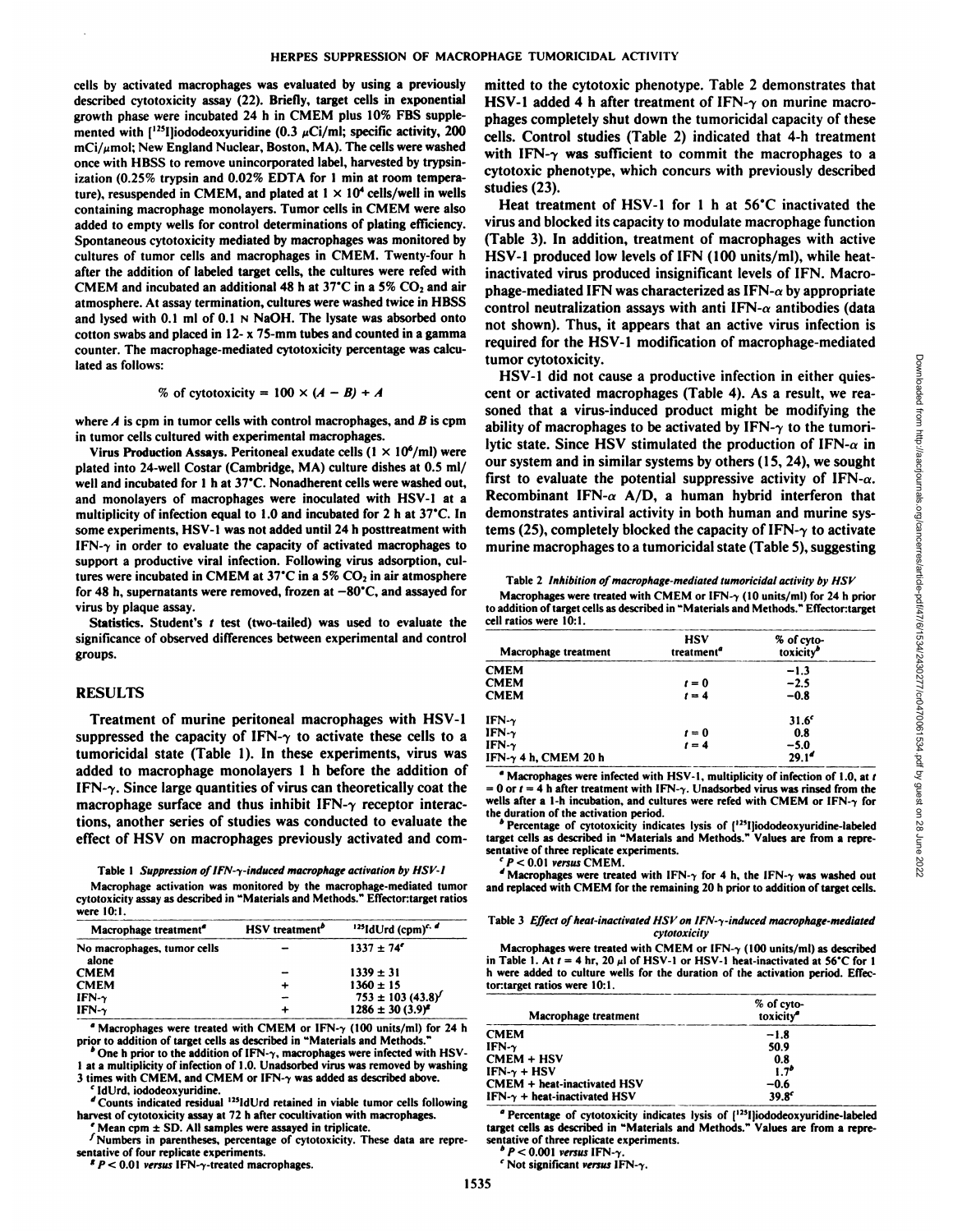Table 4 Lack of replication of HSV in normal and activated macrophages Macrophages were treated with CMEM, IFN- $\gamma$  (100 units/ml), or lipopolysaccharide  $(1 \mu g/ml)$  for 24 h.

| Macrophage<br>treatment        | <b>HSV</b><br>treatment <sup>a</sup> | $PFU/ml^{b, c}$     |
|--------------------------------|--------------------------------------|---------------------|
| <b>CMEM</b>                    | $t=0$                                | $4.0 \times 10^{2}$ |
| <b>CMEM</b>                    | $t = 24$                             | $1.9 \times 10^2$   |
| $IFN-\gamma$                   | $t = 0$                              | $7.6 \times 10^{2}$ |
| IFN- $\gamma$                  | $t = 24$                             | $7.3 \times 10^{2}$ |
| <b>LPS</b>                     | $t = 0$                              | $3.5 \times 10^2$   |
| <b>LPS</b>                     | $t = 24$                             | $3.2 \times 10^{2}$ |
| Vero cell control <sup>d</sup> |                                      | $1.2 \times 10^6$   |

<sup>a</sup> HSV-1 was added to macrophage cultures at the same time  $(t = 0)$  or 24 h (t

 $=$  24) after activation at a multiplicity of infection of 1.0. Cultures were incubated for 48 h prior to harvest of supernatant for virus titration.

PFU, plaque-forming units; LPS, lipopolysaccharide.

PFU/ml indicates plaque-forming units/ml by a methylcellulose plaque assay of Vero cells.<br>
"Growth of HSV-1 in Vero cells alone is given for comparative purposes.

Table 5 Inhibition of macrophage-mediated tumoricidal activity by IFN- $\alpha$  $\alpha$ -interferon used was recombinant IFN- $\alpha$  A/D (Hoffmann La Roche Inc.).

| $125$ IdUrd (cpm) <sup>b</sup> |  |
|--------------------------------|--|
| $2967 \pm 193^c$               |  |
| $2870 \pm 120$                 |  |
| $966 \pm 125 (66.4)^d$         |  |
| $3062 \pm 23 (-6.7)$           |  |
| $2917 \pm 312 (-1.6)^c$        |  |
|                                |  |

 $\degree$  Macrophages were treated with CMEM, IFN- $\gamma$  (100 units/ml); IFN- $\alpha$  (100 units/ml), or IFN- $\gamma$  plus IFN- $\alpha$  (both at 100 units/ml). IFN- $\alpha$  was added 2 h after treatment with IFN- $\gamma$ . Activators remained on the macrophages for 24 h prior to addition of [125]]iododeoxyuridine labeled tumor cells for cytotoxicity assay. Effector:target cell ratios were 10:1.

IdUrd, iododeoxyuridine

Mean cpm  $\pm$  SD as described in Table 1.

Numbers in parentheses, percentage of cytotoxicity. These data are representative of five replicate experiments.

 $P < 0.001$  versus IFN- $\gamma$ .

that HSV-1-induced IFN- $\alpha$  may be involved in the suppression of macrophage activation to a cytotoxic state. Kinetic analyses of the regulatory effects of recombinant IFN- $\alpha$  A/D are described elsewhere (26).

#### **DISCUSSION**

These studies have shown that HSV can modify the cytotoxic properties of macrophages by both blocking the capacity for immunomodulator-mediated activation and by turning off macrophages previously committed to the tumoricidal phenotype. The observation that infectious virus was required for HSVinduced suppression coupled with the lack of productive infection by HSV in these macrophages suggested that a virusinduced product might be responsible for the inhibitory activity. Treatment of macrophages with IFN- $\alpha$  caused a similar suppression of macrophage tumoricidal activity, suggesting that  $\text{HSV-induced IFN-}\alpha$  may be involved in modifying macrophage cytotoxic functions. These studies thus suggest that HSV-induced suppression of macrophage-mediated tumoricidal activity may be a major factor in the enhancement of primary tumor growth and metastasis observed during concomitant herpes infections.

Macrophages play a central role in the host defense against HSV infections (27). Severe systemic neonatal infections with HSV have been correlated with the ability of HSV to replicate in macrophages from newborn but not from adult mice (28). Similarly, adult macrophages adoptively transferred to newborn mice confer resistance against HSV in the newborn (29). Agents, such as silica, trypan blue, carageenan, and dextran sulfate that suppress macrophage function enhance the course of herpetic infection in murine model systems (30, 31). Conversely, activation of macrophages by immunomodulators can lead to prophylaxis of lethal HSV in mice (32, 34). Thus, the interaction of HSV with macrophages is important to the pathogenesis of these infections. It is important to note, however, that other cellular immune effector functions, including T-cells and natural killer cells, have been implicated in the host response to HSV (35), and interactions of HSV with these cell types may also be important. Although several studies indicate that macrophages are not highly permissive to HSV unless cultured for several days in vitro (14, 36), these viruses do cause abortive cycles of replication and can induce interferon (15, 24). As a result, several important macrophage functional activities may be modulated by HSV infection in the absence of productive replication cycles. Plaeger-Marshall and Smith (6) demonstrated that exposure of rabbit alveolar and peritoneal macrophages to infectious HSV markedly suppressed phagocytic activity and antibody-dependent cellular cytotoxicity. Heatinactivated virus was unable to inhibit either macrophage function. These findings concur closely with our own observations that infectious but not heat-inactivated HSV was required for modulation of macrophage-mediated tumoricidal activity. When the multiplicity of infection was varied, suppression of tumoricidal activity was observed down to a multiplicity of infection of approximately 0.4. HSV can also suppress the mitogenic responses of lymphocytes to phytohemagglutinin. It has been suggested, based on studies in both poliovirus and HSV systems, that suppression of the mitogenic response may not be caused by a direct effect on lymphocytes, but by an indirect effect on production of interleukin-1 via macrophages known to be required in the lymphoproliferative response (35).

Formation of a primary syngeneic methylcholanthrene-induced spindle cell myosarcoma was stimulated by concomitant HSV infection (4). Similarly, infection with HSV-1 and -2 accelerated primary Lewis lung tumor formation in mice and enhanced the number and size of lung metastases (5). These murine tumor model systems support the epidemiological and clinical data that indicate the bidirectional relationship between herpes and cancer, *i.e.*, that HSV increases in frequency during episodes of malignancy and that tumor enhancement occurs during concomitant HSV infections (1-5). Interestingly, Gazdar et al. (37) observed that IFN- $\alpha$  can enhance tumor growth using a virus-induced sarcoma system in mice. The fact that macrophages produce IFN- $\alpha$  in response to a variety of virus infections (15, 24), coupled with the lack of efficacy of heatinactivated virus in modulating macrophage function, prompted us to examine whether IFN- $\alpha$  could suppress macrophage tumoricidal activity. Since IFN- $\alpha$  was added to macrophages after a 2-h pretreatment with IFN- $\gamma$ , the inhibitory effect of IFN- $\alpha$ could not be due to competition for cellular receptors for interferon. In this regard, recent findings indicate that IFN- $\alpha$ and IFN- $\gamma$  have independent cellular receptor sites on all cell types thus far examined (38, 39). Moreover, recent studies indicate that IFN- $\alpha$  can suppress the induction of Ia antigens on IFN- $\gamma$ -treated macrophages, thus demonstrating another inhibitory effect of IFN- $\alpha$  on IFN- $\gamma$ -macrophage interaction (40). Finally, IFN- $\alpha$  can suppress the maturation of human peripheral blood monocytes (41), suggesting that observations in the murine system may have counterparts in the human monocyte system.

The capacity of HSV interaction with macrophages to suppress macrophage tumoricidal activity, coupled with the prominent role of macrophages in both the pathogenesis of HSV infections and neoplasms, suggests that modulation of macrophage function may be implicated in the enhancement of tumor